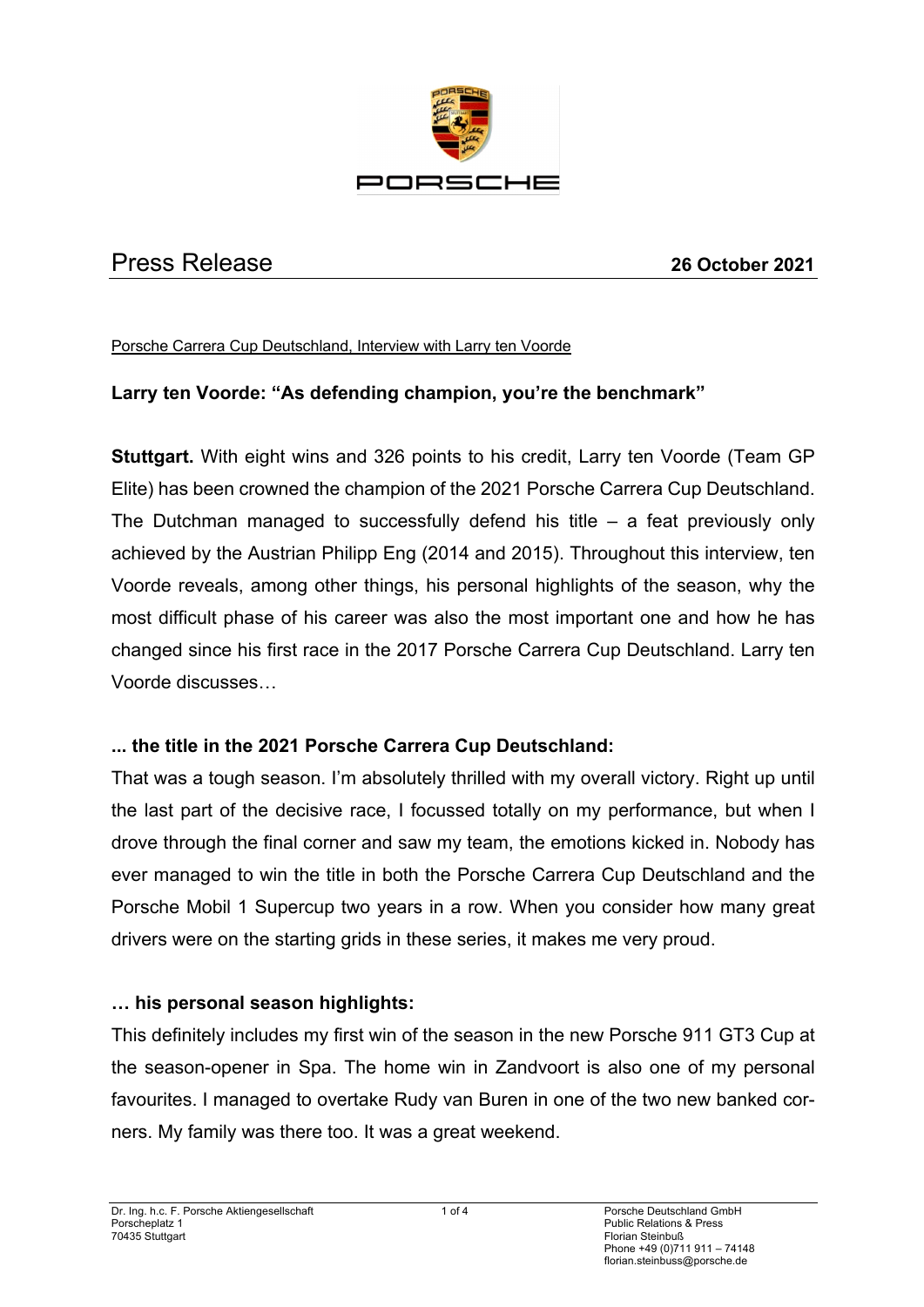#### **… his competitors:**

Ayhancan Güven and Laurin Heinrich were my biggest rivals throughout this season. I have a great deal of respect for them both. Laurin had a strong year in the Porsche Carrera Cup, he's a smart driver and has a great future awaiting him. Ayhancan has a real fighter's heart and gives everything he's got for a top result. He's definitely one of the strongest competitors I've faced in my career so far.

## **… the new Porsche 911 GT3 Cup:**

We all compete in the same car, which is what makes the Carrera Cup so appealing. Still, there are ways to tweak the setup. For example, the air pressure or the position of the rear wing. The challenge is to find the optimal settings for the track in combination with your own driving style. On some weekends it worked great for me, on others it wasn't quite perfect. It's a process that spans the whole season.

#### **… the first moments in the new Cup car:**

That was at the delivery event in March at the Nürburgring. I had a good feeling straight away. The car has significantly more aerodynamics, which means that you can drive through corners at higher speeds. In my opinion, this is an advantage for newcomers. We also noticed that the lap times of the first ten to fifteen drivers were often very close together. However, overtaking manoeuvres are more of a challenge because the aerodynamics are somewhat less effective in the slipstream, which provides more of a challenge for the driver.

## **… his progress compared to his debut season in 2017:**

I've definitely grown up a bit. In my premiere season I had a lot of fire in me, sometimes I was perhaps a little overzealous. However, the situation can't be compared with nowadays. I had a small budget and sometimes didn't even know if I would be back in the cockpit for the next race weekend. So, every race could have been my last chance to prove myself and show my talent. I felt that pressure. I would say that today I've found a good balance between gutsy and clever driving.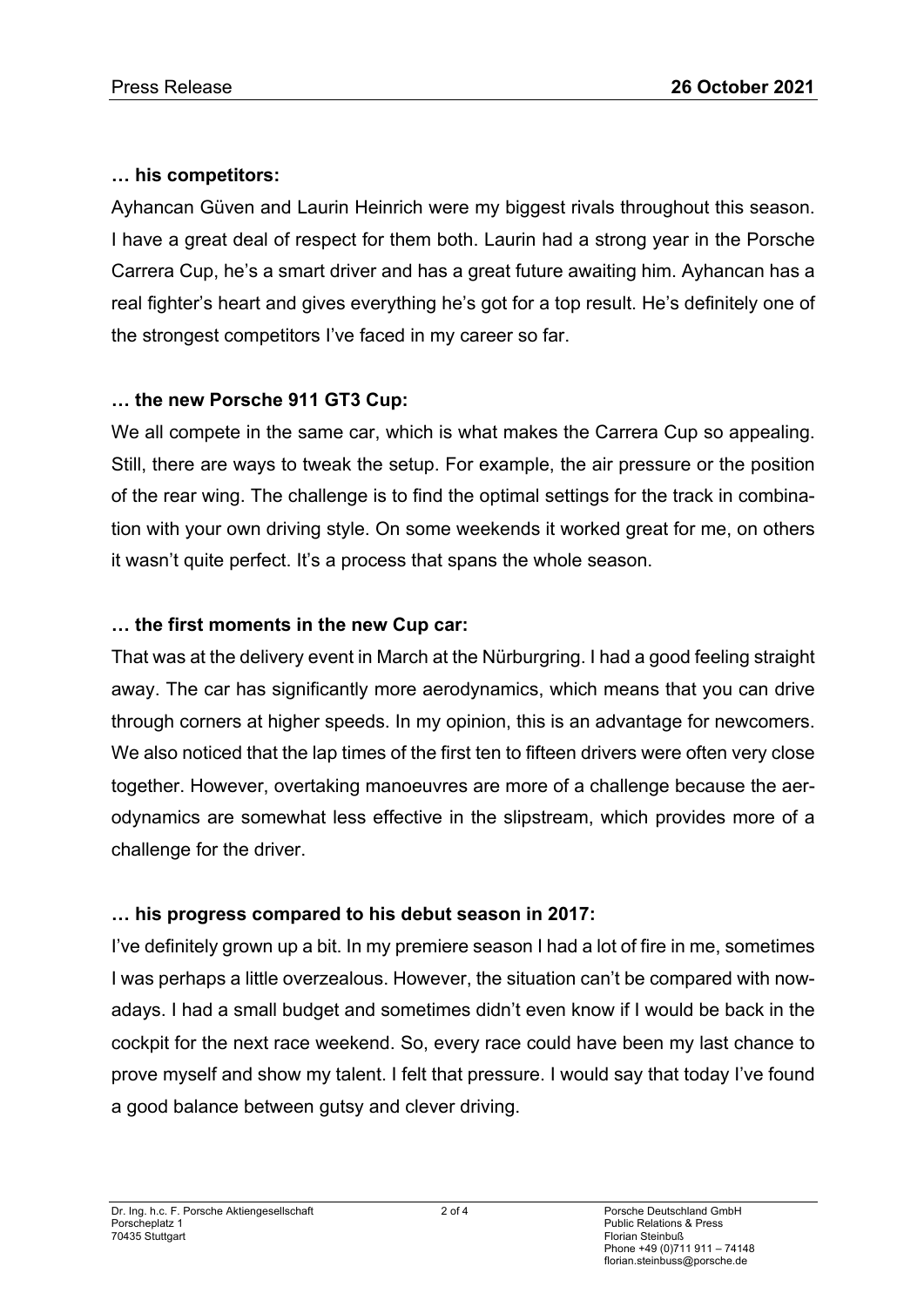# **… the most difficult point of his career:**

In 2014 and 2015 I couldn't compete in motorsport due to a tight budget. Nevertheless, I didn't give up during that time and washed cars on the track in Zandvoort, helped with driver safety training or sold coffee. I just wanted to stay connected to motorsport. In retrospect, it was the most important chapter of my career. During this time, it became clear to me that I definitely wanted to become a racing driver and that I would give everything for it. I came back to motorsport in 2016 through the Porsche Sports Cup Deutschland and became champion there.

## **… motorsport in the Netherlands:**

Formula E champion Nyck de Vries and Formula 1 driver Max Verstappen, currently two of the most successful racing drivers, come from the Netherlands. At the moment, motorsport is enjoying huge popularity in the Netherlands, which of course is largely due to Max Verstappen. The Formula 1 race in Zandvoort with its many spectators was great and showed how passionately Dutch people follow motorsport.

# **… a Carrera Cup driver he would like to challenge:**

Definitely Michael Ammermüller, although we have raced against each other for several seasons in the past. Back then, I was a rookie in the Porsche Carrera Cup Deutschland. Michael, on the other hand, was a veteran and I learned a lot from him. He won the Porsche Mobil 1 Supercup three times in a row and then took the title in the ADAC GT Masters. I have immense respect for that.

## **… routine before a race:**

For quite some time now, meditation and shadow boxing have been part of my routine before a race. That's why I had a personal trainer with me this season. I even meditate daily. Sometimes I take a few minutes out of my day to do this, sometimes even half an hour. It helped me a lot to calm down and find a better balance. You could see that on the racetrack, too.

## **… role models in his childhood:**